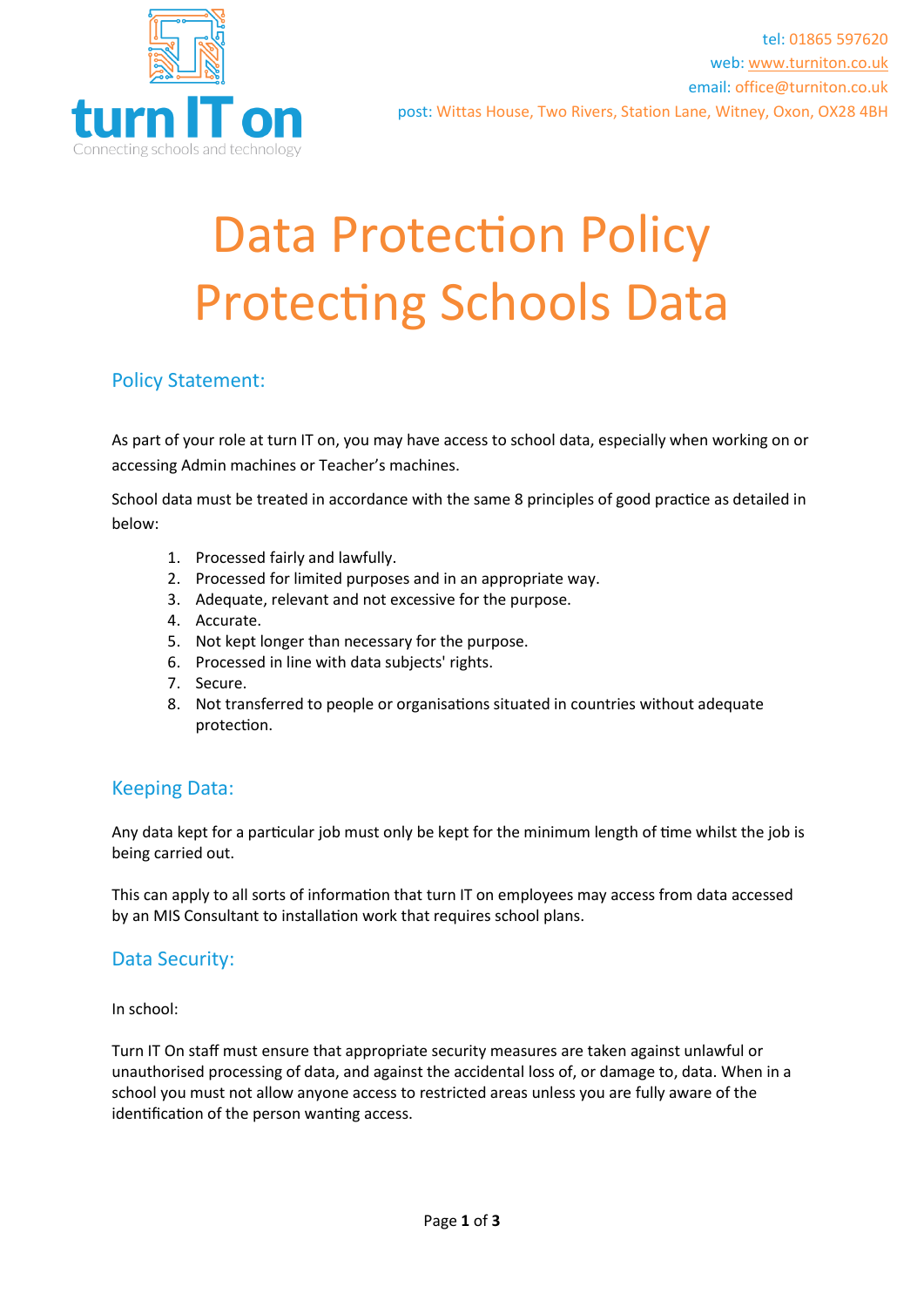

School data:

You should not share school information unless explicitly required for a piece of work that you are undertaking on behalf of the school. You should not retain school information for longer than needed and any information must be stored in a secure place.

Telephone enquiries:

Any member of staff dealing with telephone enquiries should be careful about disclosing any school data held by us.

In particular you should:

- Check the caller's identity to make sure that information is only given to a person who is entitled to it
- Suggest that the caller put their request in writing if they are not sure about the caller's identity and where their identity cannot be checked
- Refer to HR for assistance in difficult situations. If you feel uncomfortable or concerned then you should ask for support

#### Backing Up School Data:

- turn IT on Consultants should not back up school data onto a removable media and then remove it from the school site. All such backed up data should be handed over to the Head Teacher or school Administrator.
- Computers, hard drives and servers that are removed from a school site should be taken straight to the Turn IT On Office and stored securely, they should not be taken home.

### Disposing of Machines:

Admin machines and servers

As far as possible turn IT on Consultants should not get involved in the disposal of school admin machines or curriculum machines, however the following advice can be given:

- If any admin PC's from the school are to be re-used, then they should be rebuilt and kept within the school network and not be used outside of the school.
- Admin servers (in workgroups) that were used as workstations that are no longer needed should have their hard drives destroyed and not used around school network
- We do not recommend that admin machines containing confidential data should be wiped or recycled.
- Hard drives should be physically destroyed with a screw driver.
- Curriculum machines that do not contain confidential data can be wiped and recycled according to the WEEE directive.